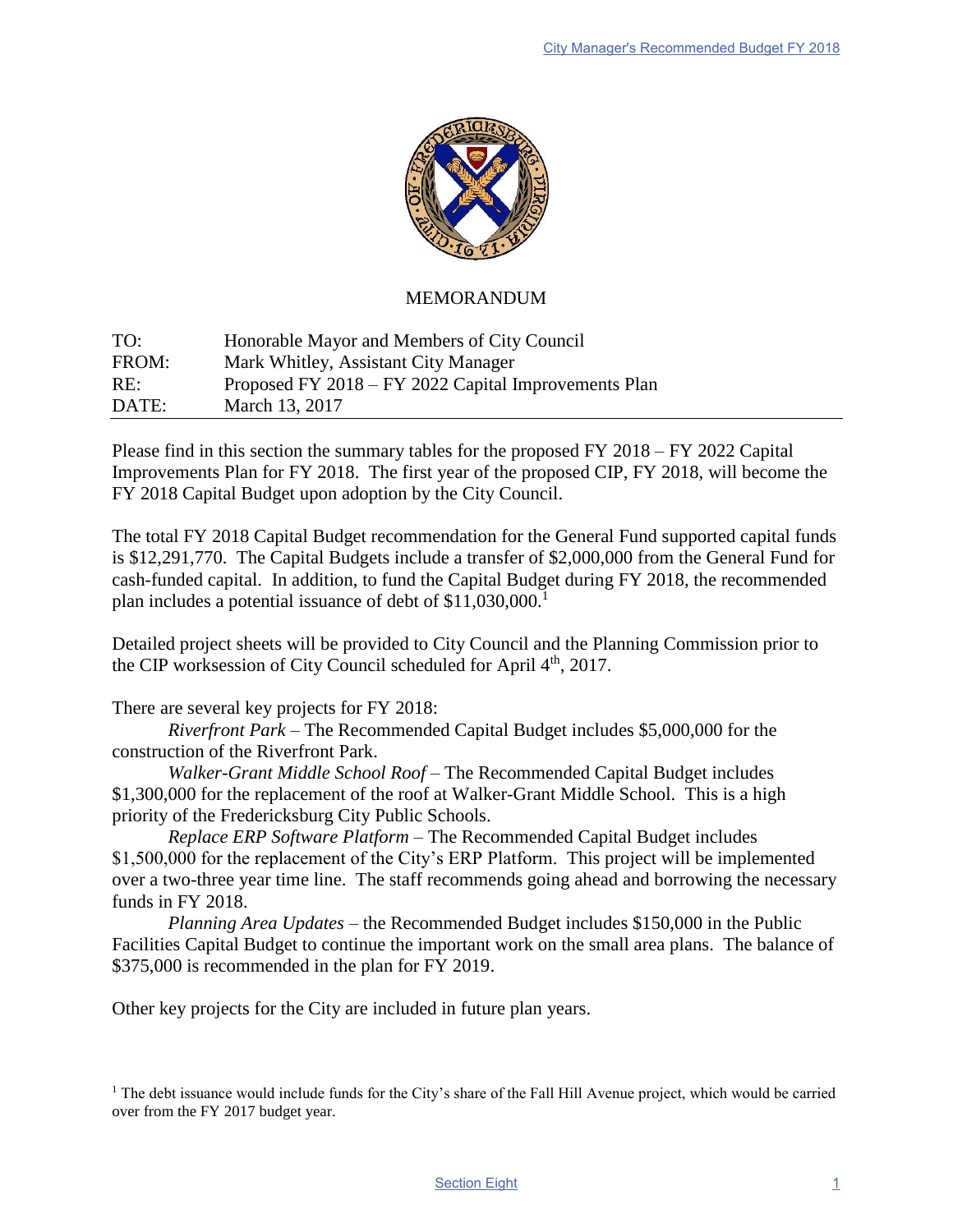*New Elementary School* – the recommendation is that the plan provide for the construction of a new elementary school in the City, with design in FY 2021 and construction in FY 2022.

*New Fire Station* – the recommendation in the plan is that the new fire station be constructed in the FY 2019 and FY 2020 time frame.

*Alum Springs Park Improvements* – the recommendation in the plan is that a bridge be constructed into Alum Springs Park and renovations made to the restroom facility there during FY 2020.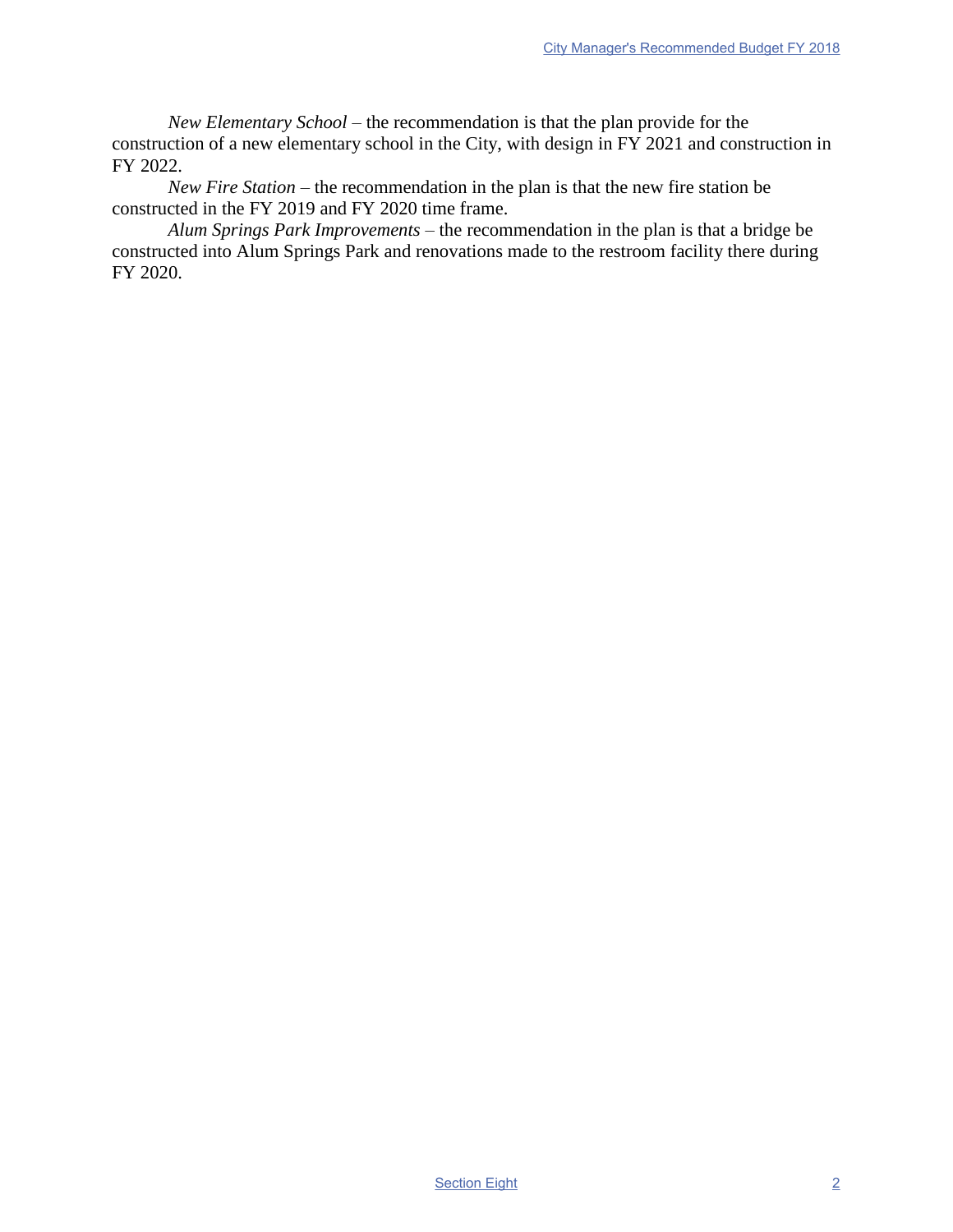| FY 2018 Proposed CIP                                               | <b>FY 2018</b>           | <b>FY 2019</b> | <b>FY 2020</b>           | <b>FY 2021</b>           | <b>FY 2022</b> | <b>TOTAL</b><br>FY 2018-22 | <b>FY 20XX</b>  |
|--------------------------------------------------------------------|--------------------------|----------------|--------------------------|--------------------------|----------------|----------------------------|-----------------|
| <b>New Projects in Red.</b>                                        |                          |                |                          |                          |                |                            |                 |
| <b>SCHOOLS</b>                                                     |                          |                |                          |                          |                |                            |                 |
| <b>School Buses</b>                                                | 210,000                  | 210,000        | 215,000                  | 215,000                  | 215,000        | 1,065,000                  | Ongoing         |
| <b>Computer Technology</b>                                         | 200,000                  | 450,000        | 400,000                  | 400,000                  | 400,000        | 1,850,000                  | Ongoing         |
| Carpets                                                            | 25,000                   | 30,000         | 35,000                   | 30,000                   | 30,000         | 150,000                    | Ongoing         |
| Roof                                                               | 25,000                   | 20,000         | 15,000                   | 25,000                   | 25,000         | 110,000                    | Ongoing         |
| <b>Equipment Replacement</b>                                       | 50,000                   | 50,000         | 50,000                   | 50,000                   | 50,000         | 250,000                    | Ongoing         |
| New School Bus Lot Lease                                           | 105,000                  | 108,000        | 112,000                  | 115,000                  | 115,000        | 555,000                    | Ongoing         |
| <b>Hugh Mercer RTU Replacement</b>                                 | 100,000                  | 105,000        | 110,000                  | 110,000                  |                | 425,000                    |                 |
| W-G Roof Replacement                                               | 1,300,000                |                |                          | $\sim$                   |                | 1,300,000                  |                 |
| <b>James Monroe Track Conditioning</b>                             |                          |                | 75,000                   | $\mathbf{r}$             |                | 75,000                     |                 |
| <b>New Elementary School</b>                                       |                          |                |                          | 1,468,110                | 32,000,000     | 33,468,110                 | 750,000         |
| <b>High School Expansion</b>                                       | $\overline{\phantom{a}}$ | $\blacksquare$ | $\overline{\phantom{a}}$ | $\overline{\phantom{a}}$ |                | $\blacksquare$             | 15,000,000      |
| <b>Total</b>                                                       | 2,015,000                | 973,000        | 1,012,000                | 2,413,110                | 32,835,000     | 39,248,110                 | 15,750,000      |
|                                                                    |                          |                |                          |                          |                |                            |                 |
| <b>PUBLIC WORKS CAPITAL</b>                                        |                          |                |                          |                          |                |                            |                 |
| Asphalt & Concrete Repairs                                         | \$<br>800,000 \$         | 800,000 \$     | 800,000 \$               | 800,000 \$               | 800,000        | 4,000,000                  | Ongoing         |
| Bridge Repair - Jeff Davis Highway Bypass over Route 3             |                          |                |                          |                          |                |                            | 7,875,000       |
| Bridge Replacement - U.S. Route 1 over Canal (no local money)      |                          |                |                          |                          |                | $\overline{a}$             |                 |
| Confederate & City Cemetery Improvements                           |                          | 60,000         | $\overline{\phantom{a}}$ |                          |                | 60,000                     |                 |
| <b>Culvert Replacement</b>                                         | 125,000                  | 75,000         | 75,000                   | 75,000                   | 200,000        | 550,000                    | Ongoing         |
| <b>Stormwater Management Projects</b>                              | 200,000                  | $\omega$       |                          |                          |                |                            | <b>TBD</b>      |
| Downtown Streetscape Renovations                                   | 200,000                  | 300,000        |                          |                          |                | 500,000                    |                 |
| Lafayette Blvd Pedestrian Safety & Kenmore Roundabout              |                          | 120,000        | 480,000                  | 1,009,000                | 1,354,000      | 2,963,000                  | 1,637,000       |
| <b>Riverfront Park</b>                                             | 5,000,000                | ÷,             |                          | $\sim$                   |                | 5,000,000                  |                 |
| Route 3 Signal Optimization                                        | 147,000                  | 222,000        | 417,000                  | 261,000                  |                | 1,047,000                  |                 |
| Traffic Signal Modernization (100% City - try for rev sharing)     |                          | 280,000        | 280,000                  | 280,000                  | 280,000        | 1,120,000                  |                 |
| Gateway/Way finding Project                                        | ä,                       | 80,000         | 80,000                   | 80,000                   | 80,000         | 320,000                    |                 |
| <b>Wheeled Refuse Carts</b>                                        |                          |                |                          |                          | 1,320,000      | 1,320,000                  |                 |
| <b>Salt Storage Facility</b>                                       | 367,500                  |                |                          |                          |                | 367,500                    |                 |
| Arterial traffic signage replacement                               |                          | 480,000        |                          |                          |                | 480,000                    |                 |
| Fall Hill Avenue/Noble Way Traffic Signal (50/50 Local funds proff | 300,000                  |                |                          |                          |                | 300,000                    |                 |
| Pathway Improvements (Idelwild Connector & Embry Dam Trail)        |                          | 75,000         |                          |                          |                | 75,000                     | 540,000         |
| VCR Trail Bridge (Area 3 to Area 4) (100% Federal/State)           | 20,000                   |                | 140,000                  |                          |                | 160,000                    |                 |
| Fall Hill Avenue Street Lights (Canal to I-95) (100% local)        | 250,000                  |                |                          |                          |                | 250,000                    |                 |
| <b>Traffic Signal Conversion to Flashing Amber Left Turns</b>      |                          |                | 450,000                  |                          |                | 450,000                    |                 |
| <b>Total</b>                                                       | \$7,409,500              | \$2,417,000    | \$2,132,000              | \$2,505,000              | \$4,034,000    | \$18,027,500               | 9,512,000<br>\$ |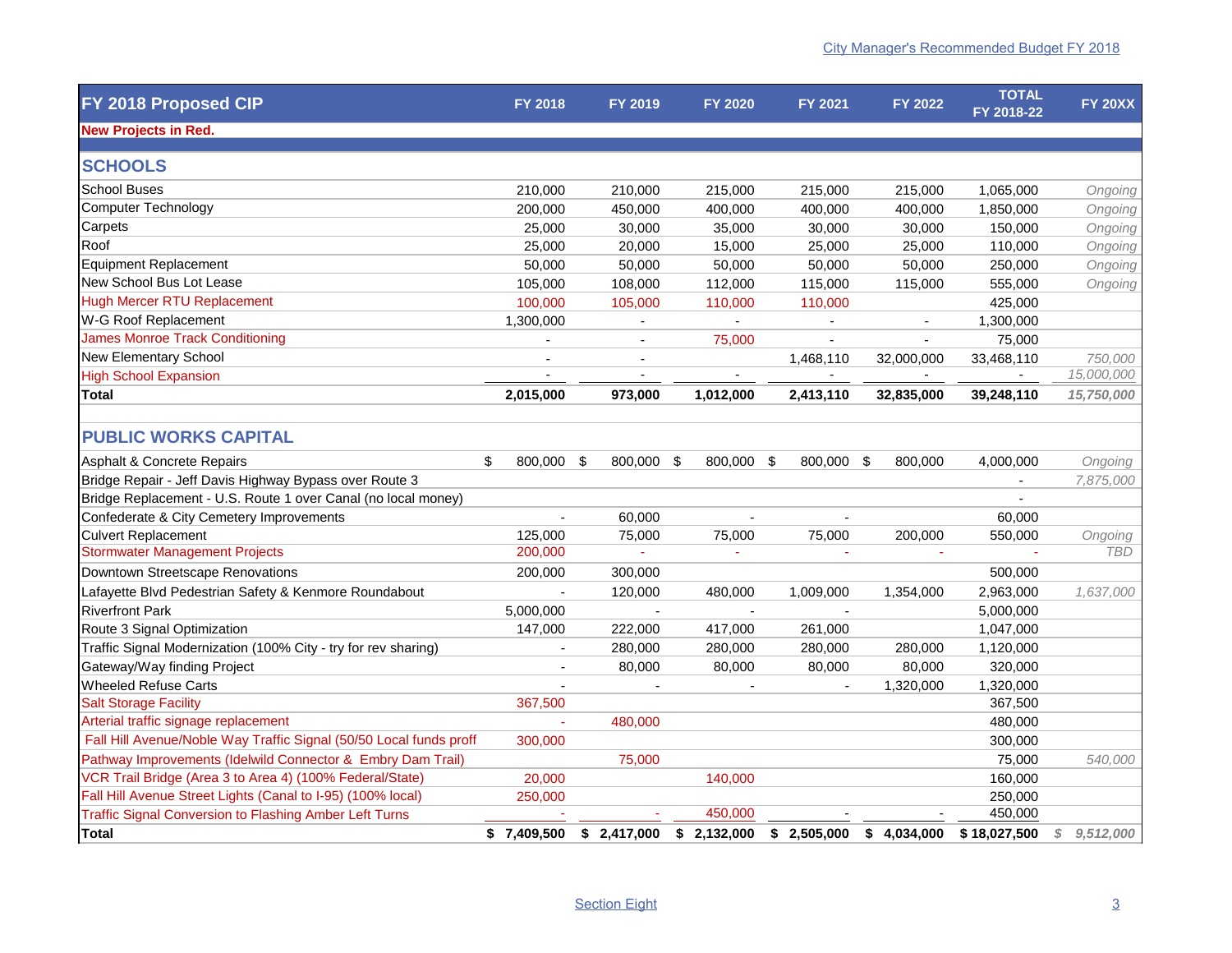| FY 2018 Proposed CIP                                                | <b>FY 2018</b> | <b>FY 2019</b>   | <b>FY 2020</b> | <b>FY 2021</b> | <b>FY 2022</b>  | <b>TOTAL</b><br>FY 2018-22 | <b>FY 20XX</b> |
|---------------------------------------------------------------------|----------------|------------------|----------------|----------------|-----------------|----------------------------|----------------|
|                                                                     |                |                  |                |                |                 |                            |                |
| <b>PUBLIC FACILITIES CAPITAL</b>                                    |                |                  |                |                |                 |                            |                |
| \$<br><b>Technology Replacements</b>                                | 300.000        | 300.000 \$<br>\$ | 300.000 \$     | 300.000        | - \$<br>300,000 | 1,500,000                  | Ongoing        |
| Enterprise Resource Planning System                                 | 1,500,000      |                  |                |                |                 | 1,500,000                  |                |
| IT Disaster Resilience Plan Implementation                          | 67,270         | 65,900           | 49,500         |                |                 | 182,670                    |                |
| Police Voice over IP Phone System                                   |                | 113,160          |                |                |                 | 113,160                    |                |
| Document Management System                                          |                |                  | 155,300        |                |                 | 155,300                    |                |
| <b>Fiber Network Expansion</b>                                      |                | 140,150          | 85,285         | 241,600        |                 | 467,035                    |                |
| Public Wi-FI "Fred-Fi"                                              |                |                  | 66,860         | 48,230         |                 | 115,090                    |                |
| Alum Springs Bridge                                                 |                |                  | 1,310,000      |                |                 | 1,310,000                  |                |
| Alum Springs Storage Building and Restroom                          |                |                  | 224,000        |                |                 | 224,000                    |                |
| <b>Bass Ellison Building /improvements</b>                          | 44,000         | 49,000           | 48,500         |                |                 | 141,500                    |                |
| <b>City Dock improvements</b>                                       |                | 37,500           |                |                |                 | 37,500                     |                |
| Dixon Park Improvements (plus wetland pavilion)                     |                | 258,000          |                |                |                 | 258,000                    |                |
| Dixon Park Community Center                                         |                |                  |                |                |                 |                            | 25,000,000     |
| <b>Executive Center Plaza - HVAC</b>                                |                | 235,000          | 188,000        | 188,000        | 188,000         | 799,000                    | 564,000        |
| <b>Executive Center Plaza</b>                                       | 90,000         |                  |                |                |                 | 90,000                     | 5,000,000      |
| <b>HVAC Replacements</b>                                            |                |                  |                |                |                 |                            |                |
| Memorial Park Tennis Court Improvements - Resurfacing & Fencir      | 90,000         |                  |                |                |                 | 90,000                     |                |
| Memorial Park Tennis Court Improvements - Lighting                  |                | 290,000          |                |                |                 | 290,000                    |                |
| <b>Motts Reservoir</b>                                              |                |                  |                |                |                 |                            | 250,000        |
| Museum Improvements (Carpets, leaks & Sandstone)                    |                |                  |                |                |                 |                            |                |
| Roof Repair - Dorothy Hard Community Center                         | 60,000         | 75,000           | 75,000         | 75,000         | 75,000          | 360,000                    |                |
| Downtown Parking Garage                                             |                |                  |                | 3,000,000      | 7,000,000       | 10,000,000                 |                |
| Sophia Street Parking Garage Maintenance Project (Revised Estimate) |                | 200,000          | $\blacksquare$ |                |                 | 200,000                    |                |
| Liberty Place Parking Garage Agreement                              |                | 2,150,000        |                |                |                 | 2,150,000                  |                |
| Playground Equipment (inc. HL Harris)                               |                | 27,000           | 82,500         |                |                 | 109,500                    |                |
| Planning Area Plan Updates                                          | 150,000        | 375,000          |                |                |                 | 525,000                    |                |
| Central Rappahannock Regional Library -Duct Work & Roof Repair      | 84,000         |                  |                |                |                 | 84,000                     |                |
| Central Rappahannock Regional Library - Parking & Lot Removal       | 175,000        |                  |                |                |                 | 175,000                    |                |
| Central Rappahannock Regional Library                               |                |                  |                |                |                 |                            | 11,000,000     |
| <b>Total</b>                                                        | \$2,560,270    | \$4,315,710      | \$2,584,945    | \$3,852,830    | \$7,563,000     | \$20,876,755               | \$41,814,000   |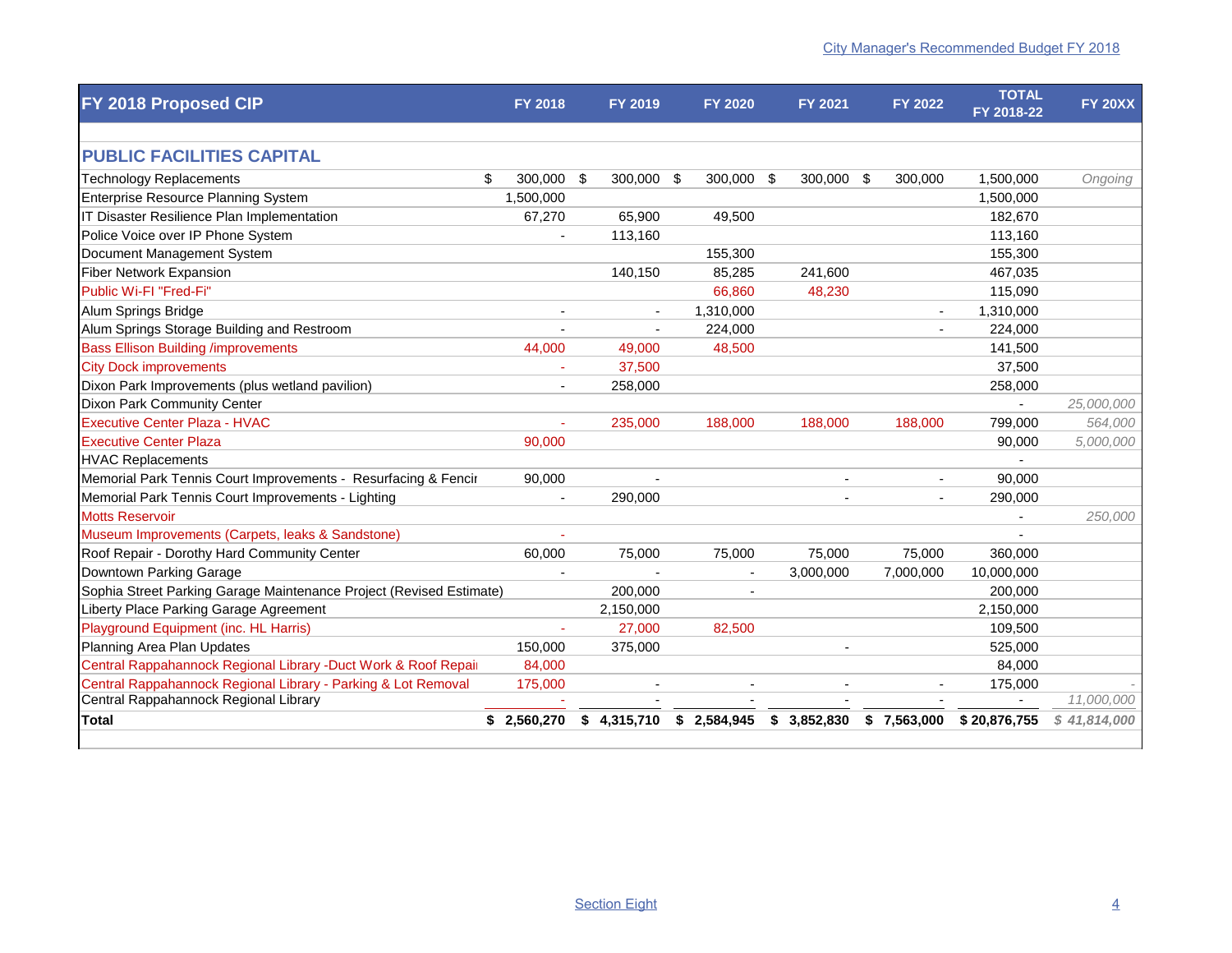| FY 2018 Proposed CIP                                   |    | <b>FY 2018</b> |     | FY 2019    |    | <b>FY 2020</b> |     | <b>FY 2021</b> | FY 2022       |   | <b>TOTAL</b><br>FY 2018-22 | <b>FY 20XX</b> |
|--------------------------------------------------------|----|----------------|-----|------------|----|----------------|-----|----------------|---------------|---|----------------------------|----------------|
| <b>PUBLIC SAFETY CAPITAL</b>                           |    |                |     |            |    |                |     |                |               |   |                            |                |
| Police Body Cameras                                    |    | ٠              |     | 100,000    |    | 100,000        |     | 100,000        | 100,000       |   | 400,000                    |                |
| Fire Station #2 - Concrete Repair/Remaining #2 Upgrade |    | 57,000         |     |            |    |                |     |                |               |   | 57,000                     |                |
| Ambulance                                              |    |                |     | 325,000    |    | 270,000        |     |                |               |   | 595,000                    |                |
| Dive Vehicle                                           |    |                |     | 220,000    |    |                |     |                |               |   | 220,000                    |                |
| <b>Fire Apparatus</b>                                  |    |                |     | 675,000    |    | 1,500,000      |     |                |               |   | 2,175,000                  |                |
| New Fire Station                                       |    |                |     | 600,000    |    | 6,850,000      |     |                |               |   | 7,450,000                  |                |
| <b>Total</b>                                           | \$ | 57,000         | S   | 1,920,000  | S. | 8,720,000      | -56 | 100,000        | \$<br>100,000 |   | \$10,897,000               | - \$           |
| <b>COURTS</b>                                          |    |                |     |            |    |                |     |                |               |   |                            |                |
| General District - 2nd Courtroom                       |    |                |     | 500,000    |    |                |     |                |               |   | 500,000                    |                |
| <b>Renwick Building</b>                                |    | 250,000        |     |            |    |                |     |                |               |   | 250,000                    | 10,000,000     |
| <b>Total</b>                                           | S  | 250,000        | -\$ | 500,000    | \$ | $\blacksquare$ | S   | ۰              | \$            | S | 750,000                    | \$10,000,000   |
|                                                        |    |                |     |            |    |                |     |                |               |   |                            |                |
| <b>CIP - TOTAL</b>                                     |    | 12,291,770     |     | 10,125,710 |    | 14,448,945     |     | 8,870,940      | 44,532,000    |   | 89,799,365                 | \$77,076,000   |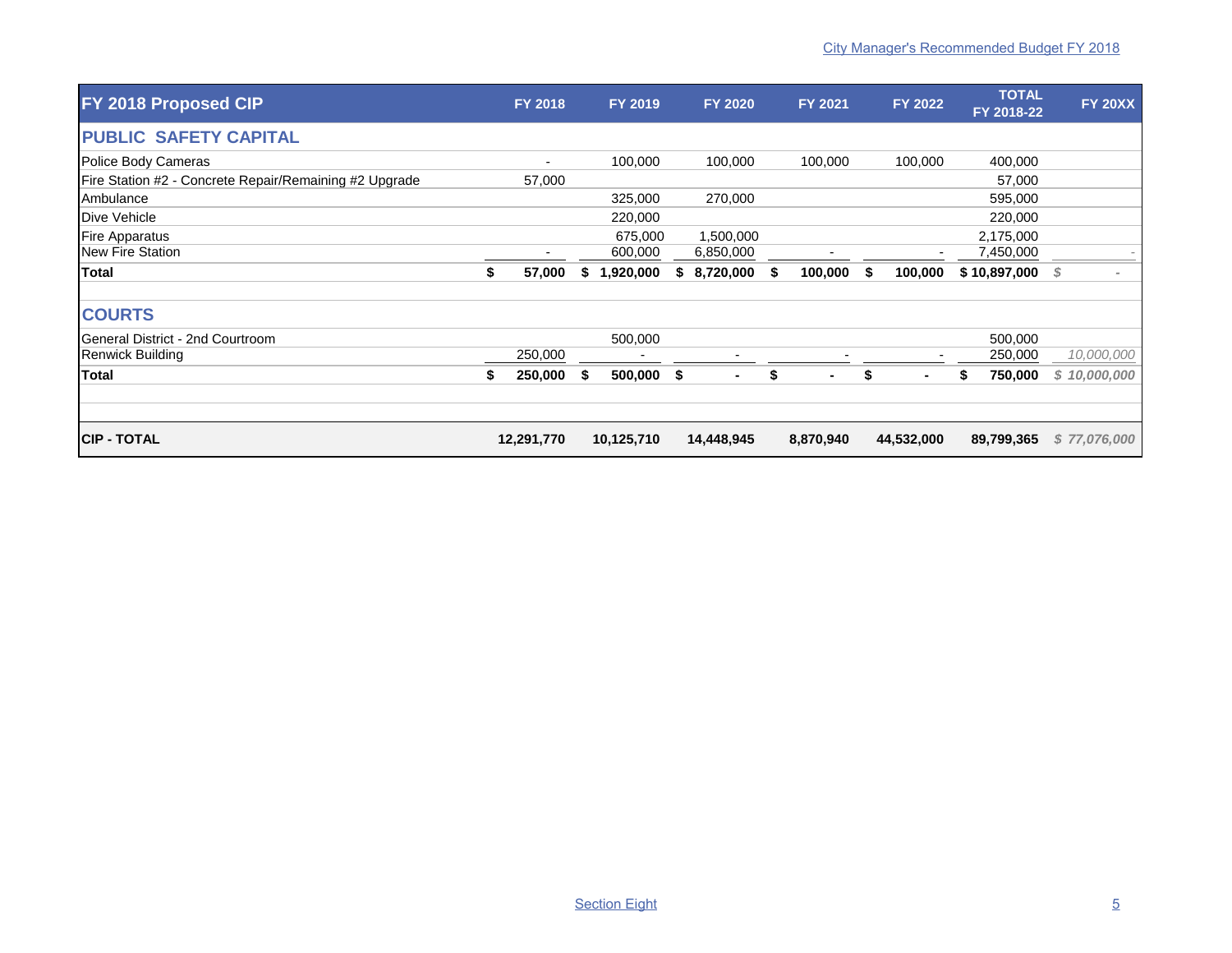## **Funding Plan for FY 2018 CIP Projects**

| FY 2018 Proposed CIP                                                    |                | FY 2018 GF Transfer      | <b>FB Capital</b><br><b>Projects</b> | <b>Other Local</b><br><b>Revenues</b> | <b>Gas Tax</b>           | <b>VDOT</b><br>Federal | <b>DEQ</b>    | <b>Debt</b>    | <b>TOTAL</b>             |
|-------------------------------------------------------------------------|----------------|--------------------------|--------------------------------------|---------------------------------------|--------------------------|------------------------|---------------|----------------|--------------------------|
| <b>Red = New Project</b>                                                |                |                          |                                      |                                       |                          |                        |               |                |                          |
| <b>SCHOOLS</b>                                                          |                |                          |                                      |                                       |                          |                        |               |                |                          |
| <b>School Buses</b>                                                     | 210,000        | 210,000                  | $\sim$                               |                                       |                          |                        |               |                | 210,000                  |
| <b>Computer Technology</b>                                              | 200,000        | 100,000                  | $\blacksquare$                       | 100,000                               |                          |                        |               |                | 200,000                  |
| Carpets                                                                 | 25.000         | 25,000                   |                                      |                                       |                          |                        |               |                | 25,000                   |
| Roof                                                                    | 25.000         | 25,000                   |                                      |                                       |                          |                        |               |                | 25,000                   |
| <b>Equipment Replacement</b>                                            | 50,000         | 50,000                   |                                      |                                       |                          |                        |               |                | 50,000                   |
| New School Bus Lot Lease                                                | 105,000        | 105,000                  |                                      |                                       |                          |                        |               |                | 105,000                  |
| <b>Hugh Mercer RTU Replacement</b>                                      | 100,000        |                          | 100,000                              |                                       |                          |                        |               |                | 100,000                  |
| W-G Roof Replacement                                                    | 1,300,000      |                          |                                      |                                       |                          |                        |               | 1,300,000      | 1,300,000                |
| <b>James Monroe Track Conditioning</b>                                  | $\sim$         |                          |                                      |                                       |                          |                        |               |                |                          |
| <b>New Elementary School</b>                                            | ٠              |                          |                                      |                                       |                          |                        |               |                | $\sim$                   |
| <b>High School Expansion</b>                                            | $\sim$         |                          |                                      |                                       |                          |                        |               |                |                          |
| Total                                                                   | 2,015,000      | 515,000                  | 100,000                              | 100.000                               |                          |                        |               | 1,300,000      | 2,015,000                |
|                                                                         |                |                          |                                      |                                       |                          |                        |               |                |                          |
| <b>PUBLIC WORKS CAPITAL</b>                                             |                |                          |                                      |                                       |                          |                        |               |                |                          |
| <b>Asphalt &amp; Concrete Repairs</b>                                   | \$<br>800,000  | 525,000                  | $\overline{\phantom{a}}$             | 100,000                               | 175,000                  |                        |               |                | 800,000                  |
| Bridge Repair - Jeff Davis Highway Bypass over Route 3                  | $\blacksquare$ |                          |                                      |                                       |                          |                        |               |                | $\sim$                   |
| Bridge Replacement - U.S. Route 1 over Canal (no local money)           | ٠              |                          |                                      |                                       |                          |                        |               |                | $\overline{\phantom{a}}$ |
| Confederate & City Cemetery Improvements                                |                |                          |                                      |                                       |                          |                        |               |                |                          |
| <b>Culvert Replacement</b>                                              | 125,000        | 125,000                  |                                      |                                       |                          |                        |               |                | 125,000                  |
| <b>Stormwater Management Projects</b>                                   | 200,000        | 100,000                  | $\overline{\phantom{a}}$             | $\sim$                                | $\overline{a}$           | $\sim$                 | 100,000       | $\blacksquare$ | 200,000                  |
| Downtown Streetscape Renovations                                        | 200,000        | 82,500                   | 117,500                              |                                       |                          |                        |               |                | 200,000                  |
| Lafayette Blvd Pedestrian Safety & Kenmore Roundabout                   |                |                          |                                      |                                       |                          |                        |               |                |                          |
| <b>Riverfront Park</b>                                                  | 5,000,000      |                          |                                      |                                       |                          |                        |               | 5,000,000      | 5,000,000                |
| Route 3 Signal Optimization                                             | 147,000        |                          |                                      |                                       |                          | 147,000                |               |                | 147,000                  |
| Traffic Signal Modernization (100% City - try for rev sharing)          |                |                          |                                      |                                       |                          |                        |               |                |                          |
| Gateway/Way finding Project                                             | ٠              | $\overline{a}$           |                                      |                                       |                          |                        |               |                | $\sim$                   |
| <b>Wheeled Refuse Carts</b>                                             | ٠              |                          |                                      |                                       |                          |                        |               |                | $\sim$                   |
| <b>Salt Storage Facility</b>                                            | 367,500        | 17,500                   |                                      |                                       |                          |                        |               | 350,000        | 367,500                  |
| Arterial traffic signage replacement                                    |                |                          |                                      |                                       |                          |                        |               |                |                          |
| Fall Hill Avenue/Noble Way Traffic Signal (50/50 Local funds proffered) | 300,000        |                          |                                      | 150,000                               |                          | 150,000                |               |                | 300,000                  |
| Pathway Improvements (Idelwild Connector & Embry Dam Trail)             |                |                          |                                      |                                       |                          |                        |               |                |                          |
| VCR Trail Bridge (Area 3 to Area 4) (100% Federal/State)                | 20,000         |                          |                                      |                                       |                          | 20,000                 |               |                | 20,000                   |
| Fall Hill Avenue Street Lights (Canal to I-95) (100% local)             | 250,000        | $\sim$                   | 125,000                              |                                       | 125,000                  |                        |               |                | 250,000                  |
| <b>Traffic Signal Conversion to Flashing Amber Left Turns</b>           | $\blacksquare$ | $\overline{\phantom{a}}$ | $\overline{\phantom{a}}$             | $\overline{\phantom{a}}$              | $\overline{\phantom{a}}$ |                        |               |                | $\sim$                   |
| Total                                                                   | \$7,409,500    | 850,000<br>s.            | 242,500<br>\$                        | \$<br>250,000                         | 300,000<br>Ŝ.            | \$<br>317,000          | 100,000<br>\$ | \$5,350,000    | \$7,409,500              |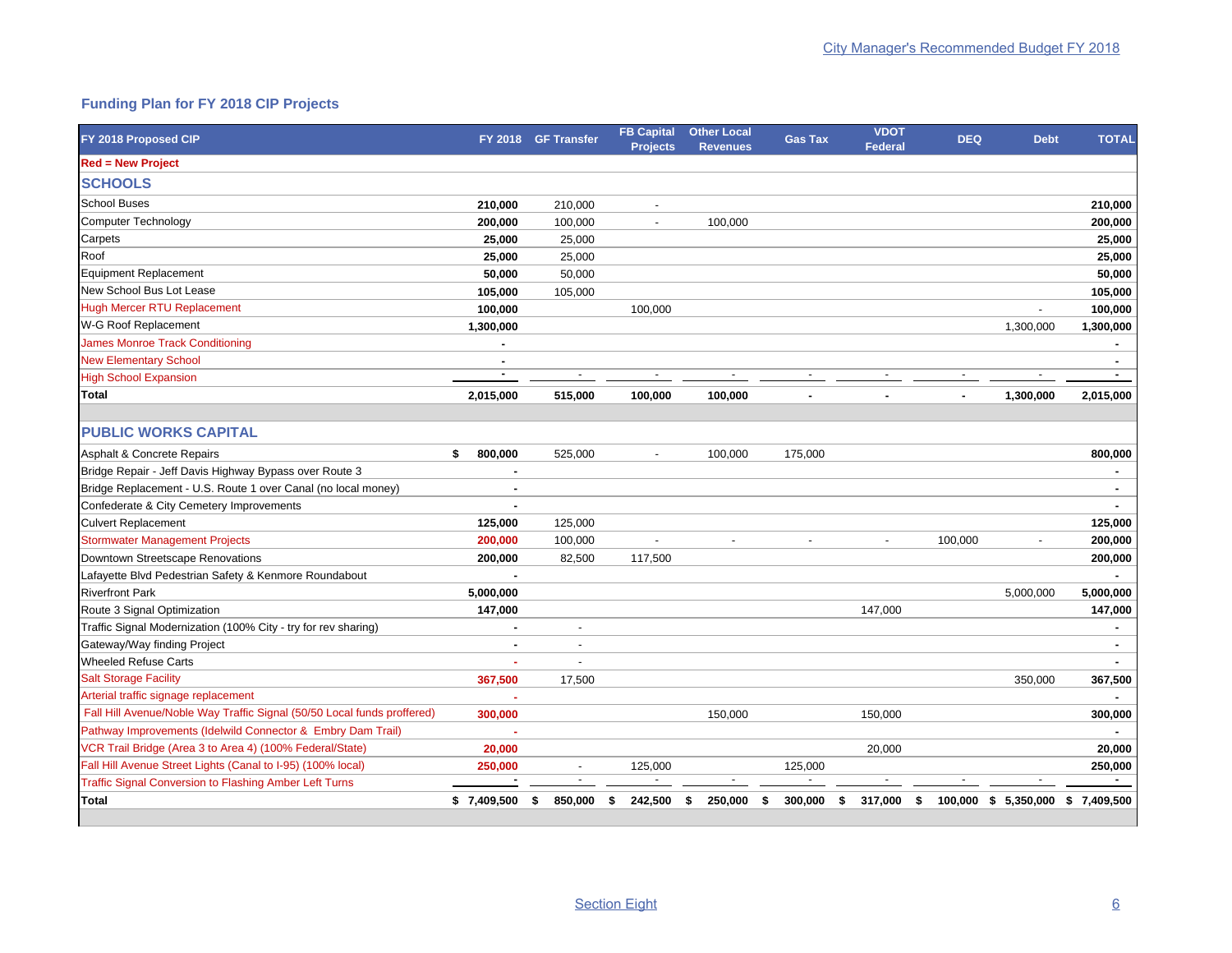## **Funding Plan for FY 2018 CIP Projects**

| FY 2018 Proposed CIP                                                |               | FY 2018 GF Transfer | <b>FB Capital</b><br><b>Projects</b> | <b>Other Local</b><br><b>Revenues</b> | <b>Gas Tax</b> | <b>VDOT</b><br><b>Federal</b> | <b>DEQ</b> | <b>Debt</b> | <b>TOTAL</b> |
|---------------------------------------------------------------------|---------------|---------------------|--------------------------------------|---------------------------------------|----------------|-------------------------------|------------|-------------|--------------|
| <b>PUBLIC FACILITIES CAPITAL</b>                                    |               |                     |                                      |                                       |                |                               |            |             |              |
| <b>Technology Replacements</b>                                      | 300,000<br>\$ |                     | 275,000                              | 25,000                                |                |                               |            |             | 300,000      |
| Enterprise Resource Planning System                                 | 1,500,000     |                     |                                      |                                       |                |                               |            | 1,500,000   | 1,500,000    |
| IT Disaster Resilience Plan Implementation                          | 67,270        | 67,270              | $\overline{\phantom{a}}$             |                                       |                |                               |            |             | 67,270       |
| Police Voice over IP Phone System                                   |               |                     |                                      |                                       |                |                               |            |             |              |
| Document Management System                                          | ٠             |                     |                                      |                                       |                |                               |            |             |              |
| Fiber Network Expansion                                             |               |                     |                                      |                                       |                |                               |            |             |              |
| Public Wi-FI "Fred-Fi"                                              | ٠             |                     |                                      |                                       |                |                               |            |             | ٠            |
| Alum Springs Bridge                                                 | ٠             |                     |                                      |                                       |                |                               |            |             | ٠            |
| Alum Springs Storage Building and Restroom                          | ä,            |                     |                                      |                                       |                |                               |            |             |              |
| <b>Bass Ellison Building /improvements</b>                          | 44,000        | 21,780              |                                      | 8,000                                 |                | 14,220                        |            |             | 44,000       |
| <b>City Dock improvements</b>                                       |               |                     |                                      |                                       |                |                               |            |             |              |
| Dixon Park Improvements (plus wetland pavilion)                     | ٠             |                     |                                      |                                       |                |                               |            |             | ٠            |
| Dixon Park Community Center                                         | ٠             |                     |                                      |                                       |                |                               |            |             | ۰            |
| <b>Executive Center Plaza - HVAC</b>                                |               | $\overline{a}$      |                                      |                                       |                |                               |            |             |              |
| <b>Executive Center Plaza</b>                                       | 90,000        | 90,000              |                                      |                                       |                |                               |            |             | 90,000       |
| <b>HVAC Replacements</b>                                            |               |                     |                                      |                                       |                |                               |            |             |              |
| Memorial Park Tennis Court Improvements - Resurfacing & Fencing     | 90,000        | 45,000              | 45,000                               |                                       |                |                               |            |             | 90,000       |
| Memorial Park Tennis Court Improvements - Lighting                  | ٠             | $\blacksquare$      |                                      |                                       |                |                               |            |             |              |
| <b>Motts Reservoir</b>                                              |               |                     |                                      |                                       |                |                               |            |             |              |
| Museum Improvements (Carpets, leaks & Sandstone)                    |               |                     |                                      |                                       |                |                               |            |             |              |
| Roof Repair - Dorothy Hard Community Center                         | 60,000        | 1,950               | 58,050                               |                                       |                |                               |            |             | 60,000       |
| Downtown Parking Garage                                             | ٠             |                     |                                      |                                       |                |                               |            |             |              |
| Sophia Street Parking Garage Maintenance Project (Revised Estimate) | ٠             |                     |                                      |                                       |                |                               |            |             | ۰            |
| Liberty Place Parking Garage Agreement                              |               |                     |                                      |                                       |                |                               |            |             |              |
| Playground Equipment (inc. HL Harris)                               | ۰             |                     |                                      |                                       |                |                               |            |             |              |
| Planning Area Plan Updates                                          | 150,000       | 150,000             |                                      |                                       |                |                               |            |             | 150,000      |
| Central Rappahannock Regional Library -Duct Work & Roof Repair      | 84,000        | 84,000              |                                      |                                       |                |                               |            |             | 84,000       |
| Central Rappahannock Regional Library - Parking & Lot Removal       | 175,000       | 175,000             |                                      |                                       |                |                               |            |             | 175,000      |
| Central Rappahannock Regional Library                               |               |                     |                                      |                                       |                |                               |            |             |              |
| Total                                                               | 2,560,270     | 635,000             | 378,050                              | 33,000                                |                | 14,220                        |            | 1,500,000   | 2,560,270    |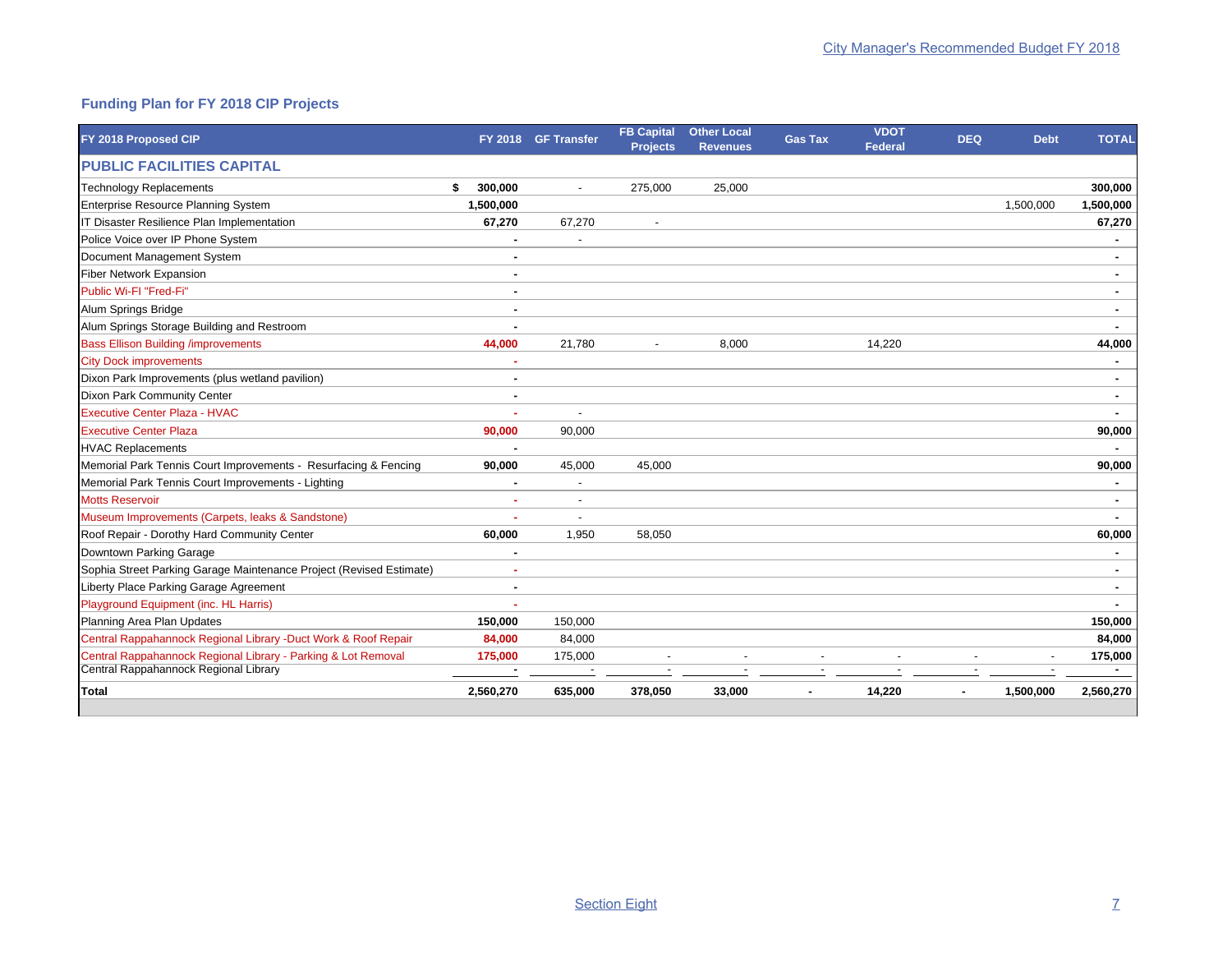## **Funding Plan for FY 2018 CIP Projects**

| FY 2018 Proposed CIP                                                      |                  | FY 2018 GF Transfer            | <b>FB Capital</b><br><b>Projects</b>        | <b>Other Local</b><br><b>Revenues</b> | <b>Gas Tax</b>       | <b>VDOT</b><br>Federal | <b>DEQ</b>   | <b>Debt</b>                        | <b>TOTAL</b> |
|---------------------------------------------------------------------------|------------------|--------------------------------|---------------------------------------------|---------------------------------------|----------------------|------------------------|--------------|------------------------------------|--------------|
| <b>PUBLIC SAFETY CAPITAL</b>                                              |                  |                                |                                             |                                       |                      |                        |              |                                    |              |
| Police Body Cameras                                                       | ٠                |                                | $\overline{\phantom{a}}$                    |                                       |                      |                        |              |                                    | ٠            |
| Fire Station #2 - Concrete Repair/Remaining #2 Upgrade                    | 57,000           |                                | 35,000                                      | 22,000                                |                      |                        |              |                                    | 57,000       |
| Ambulance                                                                 |                  |                                |                                             |                                       |                      |                        |              |                                    |              |
| Dive Vehicle                                                              | ۰                |                                |                                             |                                       |                      |                        |              |                                    |              |
| Fire Apparatus                                                            | ۰                |                                |                                             |                                       |                      |                        |              |                                    | ۰            |
| <b>New Fire Station</b>                                                   |                  |                                |                                             | $\overline{\phantom{a}}$              |                      |                        |              |                                    |              |
| <b>Total</b>                                                              | \$<br>57,000     | $\blacksquare$                 | 35,000                                      | 22,000                                | ٠                    | ٠                      | ٠            |                                    | 57,000       |
| <b>COURTS</b>                                                             |                  |                                |                                             |                                       |                      |                        |              |                                    |              |
| General District - 2nd Courtroom                                          | $\blacksquare$   |                                |                                             |                                       |                      |                        |              |                                    | $\sim$       |
| <b>Renwick Building</b>                                                   | 250,000          |                                | 250,000                                     |                                       |                      |                        |              |                                    | 250,000      |
| Total                                                                     | \$<br>250,000 \$ | $\blacksquare$                 | \$<br>250,000 \$                            | $\blacksquare$                        | \$<br>$\blacksquare$ | \$<br>$\blacksquare$   | \$<br>$\sim$ | \$<br>$\overline{\phantom{a}}$     |              |
|                                                                           |                  |                                |                                             |                                       |                      |                        |              |                                    |              |
| <b>CIP - TOTAL REQUESTS</b>                                               |                  |                                | $$12,291,770$ $$2,000,000$ $$1,005,550$ $$$ | 405,000 \$                            | $300,000$ \$         | $331,220$ \$           |              | 100,000 \$ 8,150,000 \$ 12,291,770 |              |
|                                                                           |                  |                                |                                             |                                       |                      |                        |              |                                    |              |
| Fall Hill Widening - Local share \$ 2,880,000 FY 2017 CIP Project         |                  | FY 2018 Proposed Debt Issuance |                                             |                                       |                      |                        |              |                                    |              |
| Debt for Walker Grant Roof, Salt House, ERP, Riverfront Park \$ 8,150,000 |                  |                                |                                             |                                       |                      |                        |              |                                    |              |
| Total Debt Issuance FY 2018 \$11,030,000                                  |                  |                                |                                             |                                       |                      |                        |              |                                    |              |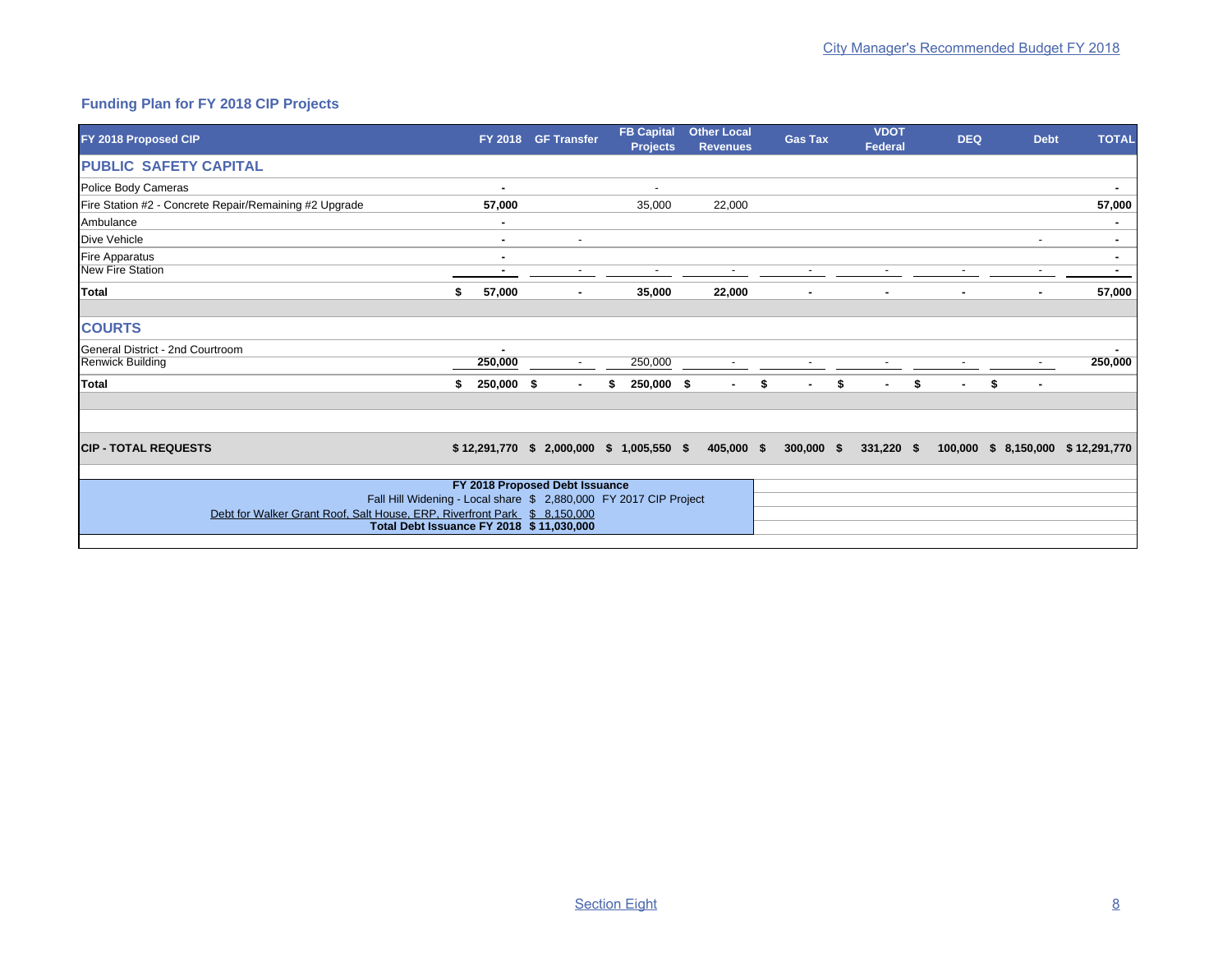| FY 2018 PROPOSED CIP - ENTERPRISE FUNDS          | <b>FY 2018</b>           |     | FY 2019                  | <b>FY 2020</b> | FY 2021        |      | <b>FY 2022</b> | <b>TOTAL</b><br>FY 2018-22 | <b>FY 20XX</b> |
|--------------------------------------------------|--------------------------|-----|--------------------------|----------------|----------------|------|----------------|----------------------------|----------------|
| <b>New Projects in Red.</b>                      |                          |     |                          |                |                |      |                |                            |                |
| <b>WASTEWATER</b>                                |                          |     |                          |                |                |      |                |                            |                |
| Infiltration & Inflow Abatement                  | \$<br>400,000            | -\$ | 400,000 \$               | 400,000 \$     | 400,000 \$     |      | 400,000        | 2,000,000                  |                |
| Caroline Street - Route 1 to Pump Station        |                          |     |                          |                | 1,300,000      |      |                | 1,300,000                  |                |
| Renovate Caroline Street Pump Station            |                          |     |                          | $\overline{a}$ | 400,000        |      |                | 400,000                    |                |
| Caroline Street - Pump St to Lafayette Blvd      |                          |     |                          | 500,000        | 1,000,000      |      |                | 1,500,000                  |                |
| Caroline Street - Lafayette to End               |                          |     |                          |                |                |      |                |                            |                |
| Prince Edward Street - William to Canal          |                          |     | $\blacksquare$           | 250,000        |                |      |                | 250,000                    |                |
| NPS - Farrell Lane Line Replacement              |                          |     |                          | 390,000        |                |      |                | 390,000                    |                |
| SC WWTP Upgrades / Repairs                       |                          |     |                          |                |                |      |                |                            |                |
| Bragg Hill to Fall Hill Pump Station             |                          |     | $\blacksquare$           |                |                |      |                | ٠                          |                |
| Replace Steel Pipes Downtown                     | $\overline{\phantom{a}}$ |     | $\overline{\phantom{a}}$ | $\overline{a}$ | $\overline{a}$ |      |                | $\blacksquare$             | 240,000        |
| Pump Station Upgrades - Grinders & Hydrants      | $\blacksquare$           |     | 120,000                  |                |                |      |                | 120,000                    |                |
| Replace Route 2 / 17 Pump Station                |                          |     |                          | 500,000        |                |      |                | 500,000                    |                |
| <b>Fall Hill Avenue Betterments</b>              |                          |     |                          |                |                |      |                |                            |                |
| <b>System Assessment</b>                         |                          |     |                          |                |                |      |                |                            |                |
| City WWTP Upgrade                                |                          |     |                          |                |                |      |                | $\overline{a}$             |                |
| <b>WWTP - Replace Filter Press</b>               |                          |     |                          |                |                |      |                |                            |                |
| <b>WWTP - Rehab Oxidation Ditch</b>              | 250,000                  |     |                          |                |                |      |                | 250,000                    |                |
| WWTP - Rehab Influent Pump Station               |                          |     | 1,000,000                | $\blacksquare$ |                |      |                | 1,000,000                  |                |
| WWTP - Replace Sludge Transfer & Pumps           |                          |     | 110,000                  |                | 100,000        |      |                | 210,000                    |                |
| <b>Composting - Equipment Replacement</b>        | 175,000                  |     | $\sim$                   | 33,000         |                |      |                | 208,000                    |                |
| Snowden Pump Station and Force Main Improvements | 100.000                  |     | 100.000                  |                |                |      |                | 200,000                    |                |
| Total                                            | \$<br>925,000            |     | \$1,730,000              | \$2,073,000    | \$3,200,000    | - \$ | 400.000        | \$8,328,000                | 240,000        |
| <b>SOURCE OF FUNDS</b>                           |                          |     |                          |                |                |      |                |                            |                |
| <b>Transfer - Availability Fees</b>              | 500,000                  |     | 400,000                  | 400,000        | 400,000        |      | 400,000        | 2,100,000                  |                |
| <b>Transfer from Wastewater Operating</b>        | 125.000                  |     | 230,000                  | 283,000        | $\blacksquare$ |      |                | 638.000                    | 240,000        |
| Prior Year Capital Fund Balance                  | 300,000                  |     |                          |                |                |      |                | 300,000                    |                |
| Debt Issuance                                    |                          |     | 1,100,000                | 1,390,000      | 2,800,000      |      |                | 5,290,000                  |                |
| Total                                            | 925,000                  |     | 1,730,000                | 2,073,000      | 3,200,000      |      | 400,000        | \$8,328,000                | 240,000        |
|                                                  |                          |     |                          |                |                |      |                |                            |                |